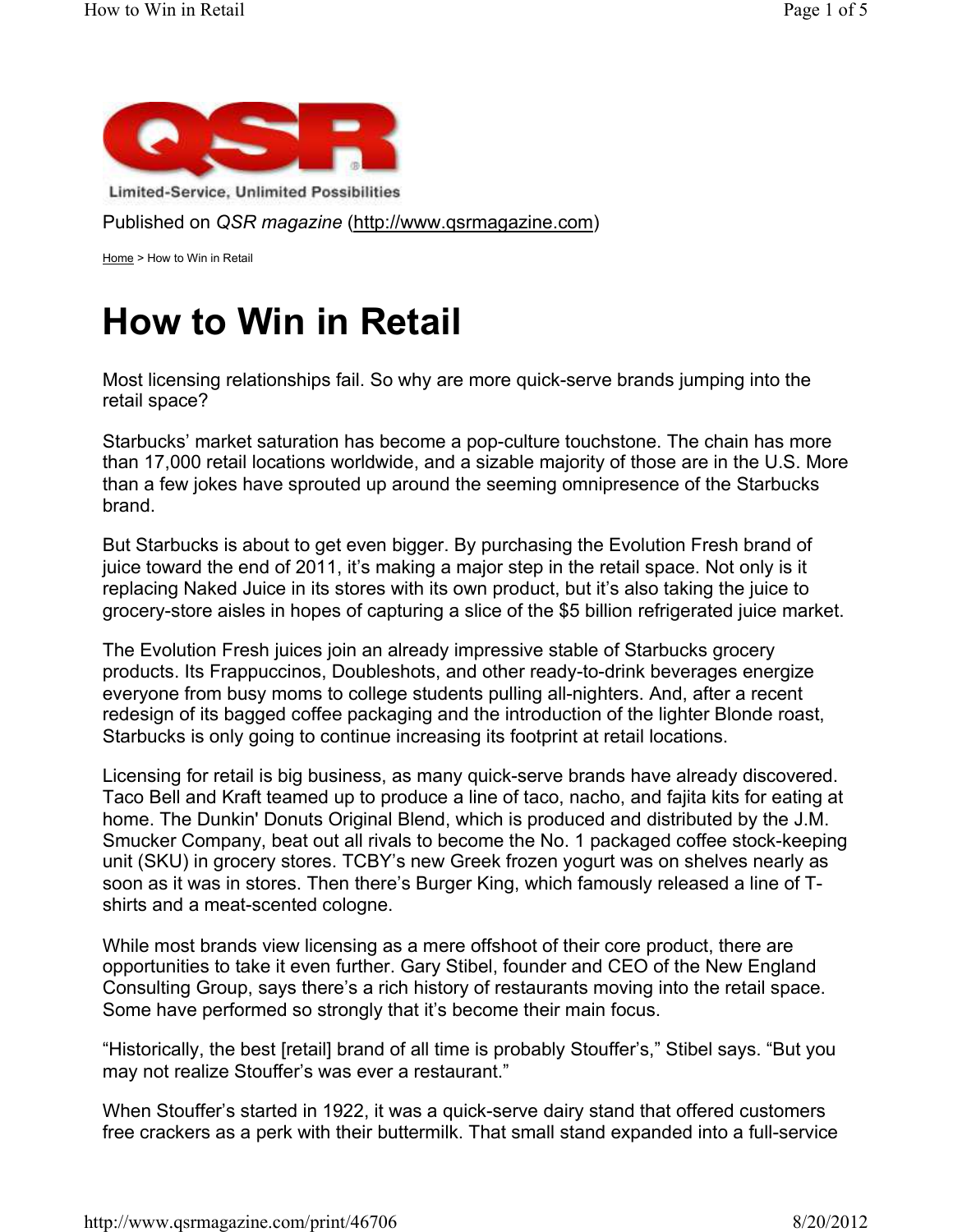restaurant, then grew to the point that the company began opening other locations. In the '50s, Stouffer's began producing frozen foods, a side of the business that grew quickly and eventually overtook the restaurants. Today, the company (which is owned by Nestlé) is the leading producer of frozen foods in the U.S., while the restaurants have long since closed.

Ben & Jerry's is another quick-serve brand known more for retail than for restaurants. Though the company started as an ice cream parlor and runs Scoop Shops around the world, it decided early in its history that it wanted broader distribution. So Ben & Jerry's partnered with ice cream maker Dreyer's to get its brand to market.

"When Ben & Jerry's wanted to go in the grocery stores, they hired—it wasn't a license— Dreyer's to be their distribution agent," Stibel says. "There are several ways to get to retail if you're a restaurant."

Now owned by Unilever, Ben & Jerry's ice cream is distributed to grocery stores, gas stations, and other retail outlets.

There are several reasons companies choose to develop retail products, one of the biggest being the financial benefits. Jeff Hansberry, president of Starbucks Channel Development and Seattle's Best Coffee, says in an e-mail to *QSR* that even a chain of Starbucks' size has yet to capture much of an enormous global market.

"Today, Starbucks captures only a small portion of the \$100 billion coffee, tea, and ready-to-drink beverage market globally," Hansberry says. "We are working to build a greater share of that global opportunity with our [consumer packaged goods] business by growing across channels, categories, and countries where our products are sold."

That strategy hinges on finding new markets. Vending machines, grocery and convenience stores, gas stations, and other retail outlets can be located in places quickserve brands can not and offer new opportunities for growth.



Starbucks continues to diversify its retail offerings.

"One of the key differentiators of the Starbucks brand is that we are uniquely positioned to serve our customers wherever they want us," Hansberry says in his e-mail.

Julie Washington, chief brand officer for Jamba Juice, says finding new channels of distribution is the raison d'etre for the company's retail line. The chain has only 750 stores, but more than 30,000 points of distribution for its retail products.

"How do we reach more consumers across a larger terrain here in the U.S.?" Washington says. "We meet consumers where they are." Befitting Jamba Juice's healthy image, the company offers a line of at-home smoothie kits with flavors similar to the in-store smoothies, along with completely separate products like trail mix and fruit cups.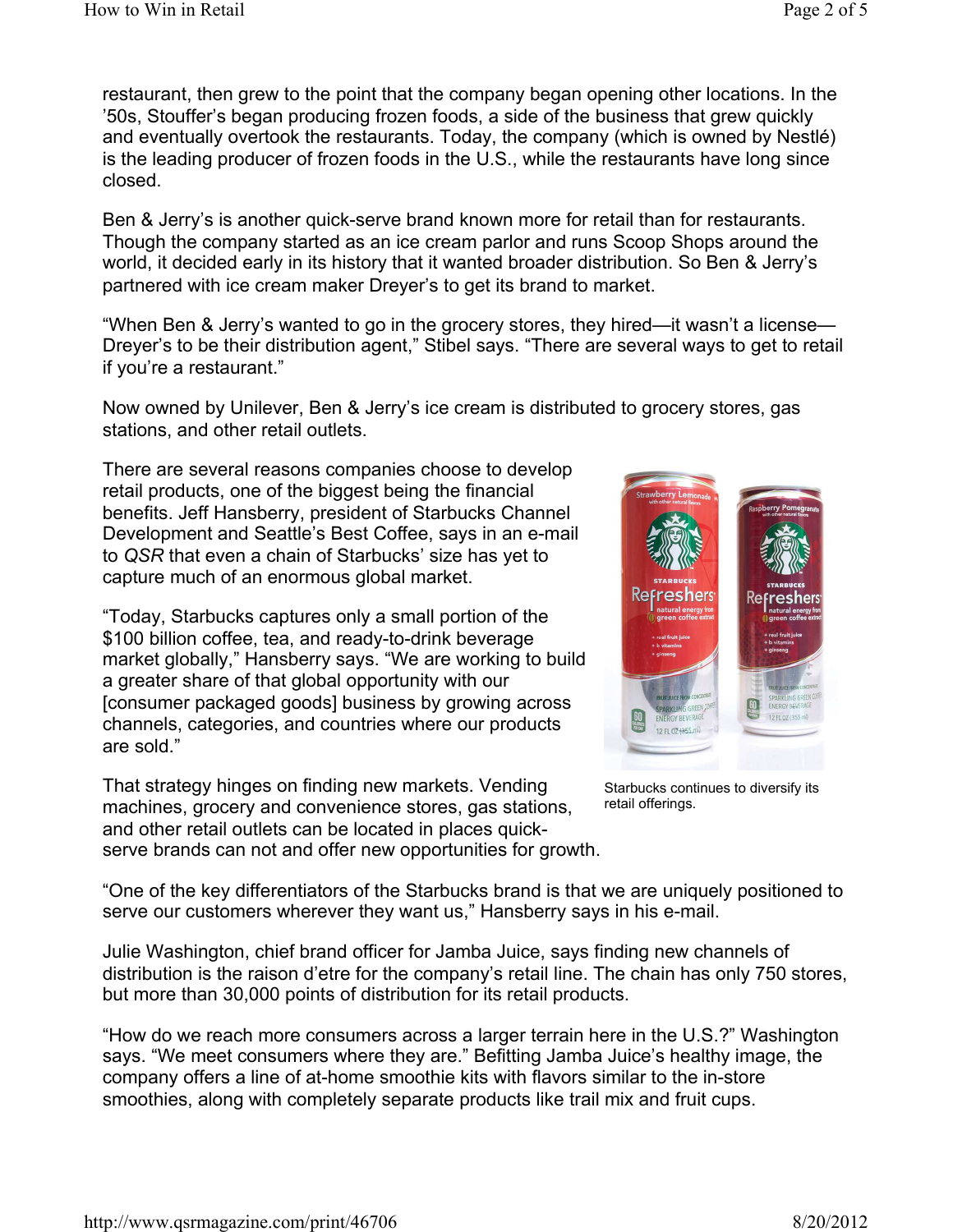Steve Sklar is senior vice president of marketing for Inventure Foods, which produces and distributes some products for Jamba, as well as for T.G.I. Friday's and Burger King. He says to-go snacks like Burger King–branded Onion Rings or Hot Fries bring the products to new audiences. "Basically you can sell snacks anywhere," Sklar says. "If a product works, we're going to go to all the channels of distribution."

Expanding into consumer goods also offers brands an additional chance for branding and marketing. While it takes significant capital to open a restaurant in a new area, distributors are easily able to get branded consumer goods on store shelves around the country. For example, though Dunkin' Donuts is concentrated mostly on the East Coast, its popular coffee is sold in grocery stores even in Starbucks' hometown of Seattle.

In spite of the strong opportunities presented by retail, though, many chains are not involved. Stibel says with the exception of Taco Bell, Starbucks, and Jamba Juice, most quick serves have not done a good job expanding in this direction.

"You're not going to find anything McDonald's at retail, you're not going to find anything Subway at retail," Stibel says. "The vast majority of quick-serve restaurants have done very little or nothing."

Perhaps one reason for that is that entering retail can be difficult. Licensing arrangements can be complicated, as everything from marketing to R&D to finances must be coordinated in a way that benefits both parties.

"The key is choosing a partner," Stibel says. "Everybody thinks most licenses succeed it's absolutely the opposite. The vast majority of all licensing arrangements or attempts to enter [consumer packaged goods] by restaurants fail."

Even long-standing relationships can grow sour. Starbucks and Kraft had a very ugly public split in 2011 after the coffee giant claimed that the distributor wasn't doing enough to promote its products. Kraft sued to prevent the 13-year partnership from dissolving, but was ultimately unsuccessful. Now the two companies compete for shelf space, with Kraft's Gevalia and Maxwell House going up against Starbucks' offerings.

Sklar says the best relationships happen when both parties find a good fit. Inventure Foods often goes after companies that it thinks will work with its existing offerings.

"We prefer to pick a category that we want to go after," Sklar says. "We will approach a company and try to get them to do licensing."

The Jamba Juice deal came up out of necessity. After acquiring a berry company, Inventure Foods was looking for something to do with the fruit. The leadership team came up with the idea of doing smoothies, then searched out a company with a national reach. The R&D teams at both companies cooperated to create products that were similar to what Jamba Juice sold in its stores, and the partnership flourished.

But it's not always the retail company that makes the first move. Inventure Foods was approached by a licensing broker working for Burger King, which had selected Inventure Foods after seeing its work with T.G.I. Friday's. Since Inventure Foods had already been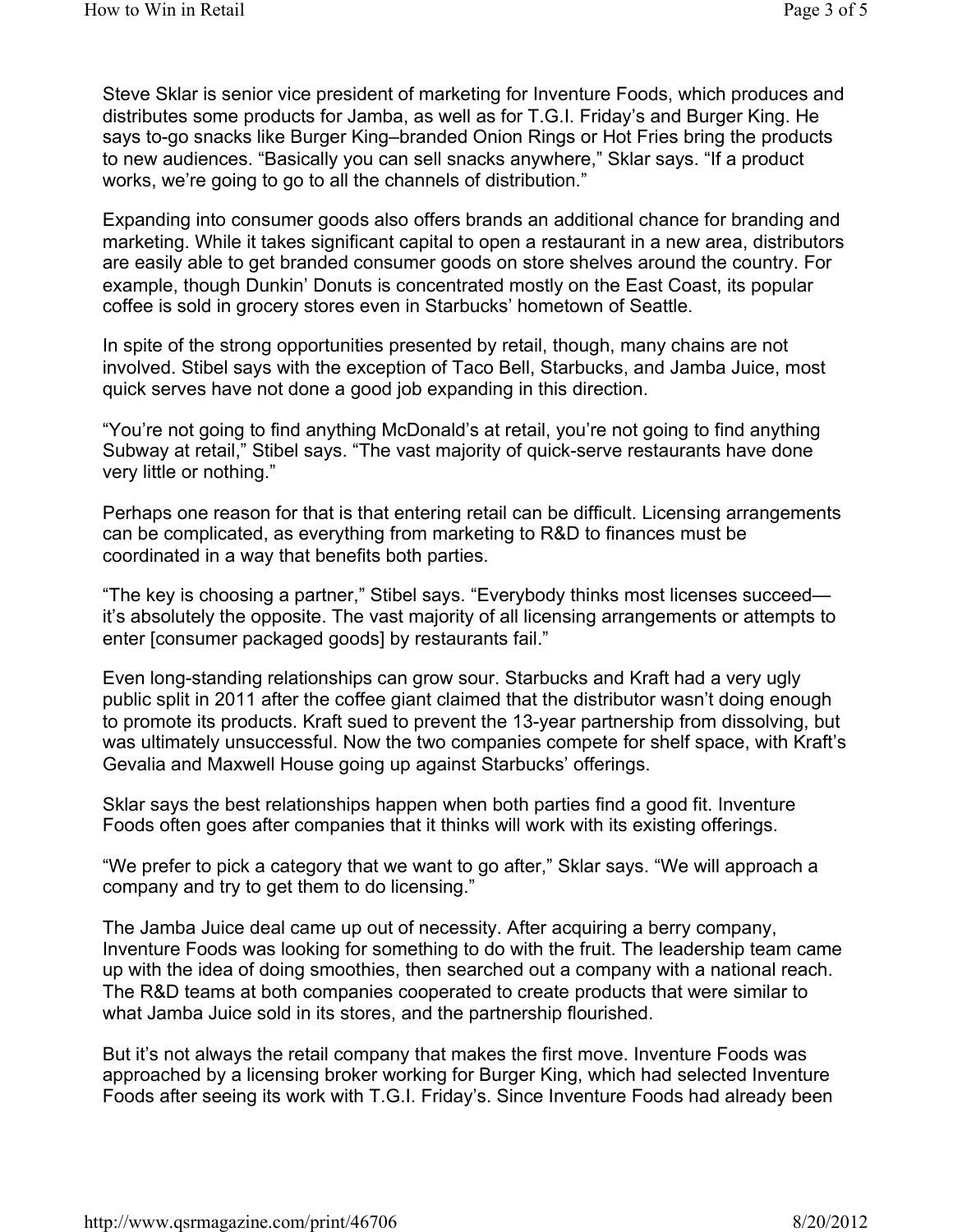working on a ketchup and fry product, the two sides were able to come to a fast agreement.

"Burger King was a great company to work with," Sklar says. "We actually got that deal set up and done with very quickly."

How fast a product gets to the retail market is often a question of research and development. Jamba Juice works with several companies for its various products, and Washington says the fastest products are generally those that take the least research.

"You sort of start where you can get your opportunities," Washington says. "Apparel is much faster. T-shirts are a little easier than actually coming up with a trail mix formulation."

The size of the companies involved also makes a difference. While entrepreneurs are often very fast and nimble, larger firms don't move as quickly. Washington says patience pays when it comes to dealing with big companies. "Nestlé is the largest licensee that we have," Washington says. "It's a multibillion-dollar company, so there are a lot of gates you have to go through. It took a lot longer than some of the others."

Even after several back-and-forth rounds of product development, delays can creep in. Supermarkets often replace products in cycles, and if brands miss a window, they have to wait for the next reset time. The upshot of all this, the experts say, is that marketing takes place on a slower timetable. With all the factors figured in, it can take between several months to more than a year to bring a product from concept to shelf. While quick serves can roll out LTOs based on a short-term movie tie-in or a particular season, retail products must be designed with a long-term perspective.



The Dunkin' Donuts Original Blend is the No. 1 packaged coffee SKU at groceries; TCBY's fro-yo pints are very similar to the brands' in-store products.

It's also important to consider how the product will be produced and distributed, Stibel says. He likens the process to a relationship between a general contractor and a subcontractor. Some quick serves will maintain more control over production and research and only partner with another company to get their product to the stores. Others will cede most of the process to the partner, only maintaining the rights of final approval.

"Everything's negotiable," Stibel says. "It's very delicate territory."

A final consideration when entering the retail space is the brand itself. It's important for quick serves to come up with standards for their image. Jamba Juice works with several different licensees, but it wants each product to look like it came from the same company.

"We have some style guidelines," Washington says. "Even though it's many different licensees, it should look like it comes from the same brand and manufacturer. "